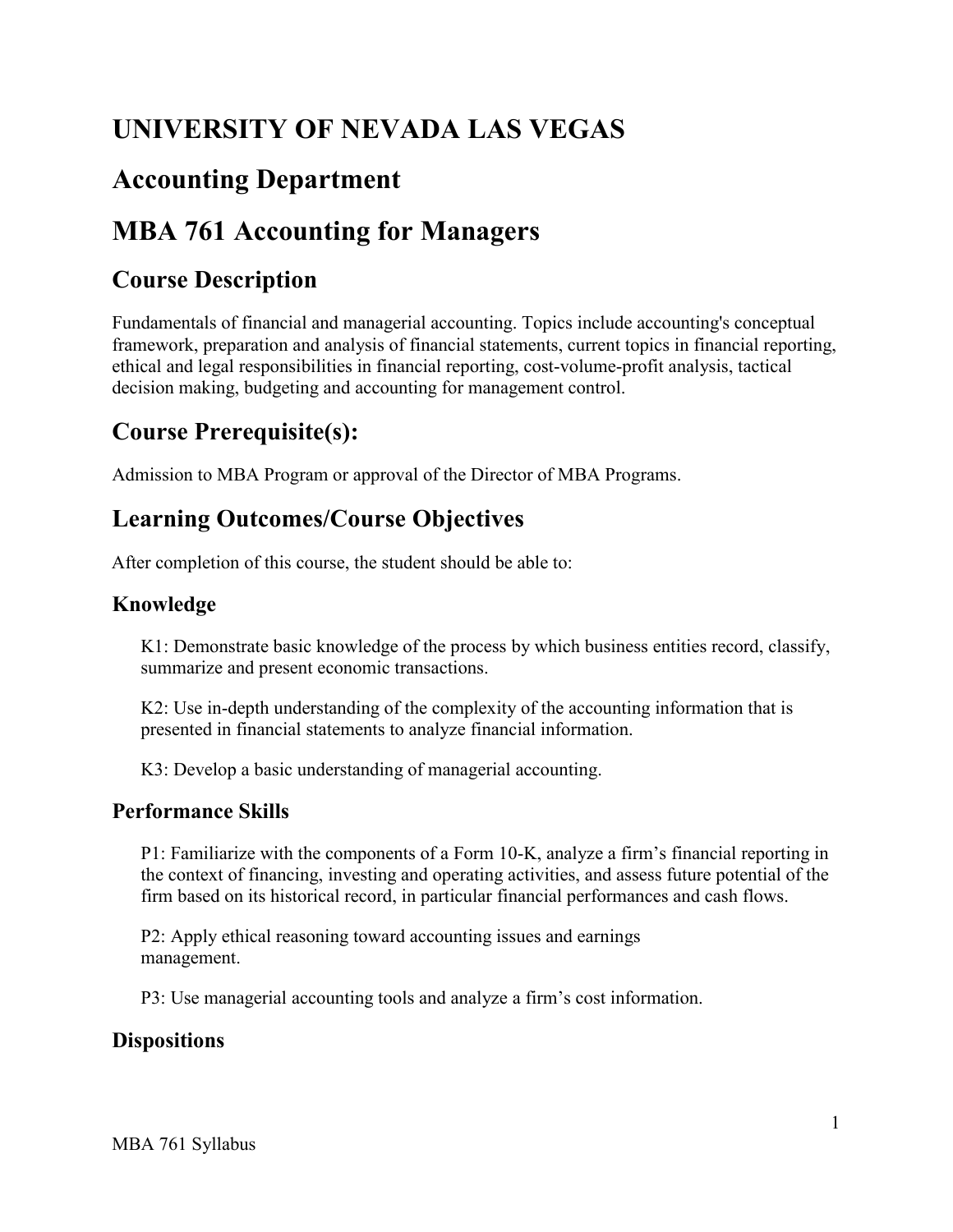D1: Demonstrate a critical, analytical mindset to managerial decisions, quality of financial reporting and potential sources of earnings management.

#### **Results**

R1: Develop the foundation for evaluating managerial decisions and the quality of an entity's financial reports.

#### **Course Expectations**

The key to a successful course is active participation from both the instructor and students. Active participation looks like:

#### **Class Expectations**

- Keep up with the material covered every week.
- Seek help when you do not understand a topic (Instructor and discussion boards).
- Each student is required to sign-up for a virtual check-in meeting. Attendance to this meeting is mandatory and counts toward the participation grade. To that end, students are urged to turn on their web camera.
- Each group is required to sign up for virtual consultation meeting before the submission date and virtual feedback meeting in the week after the submission date. These meetings are mandatory and all members must be present during the meetings. All group members must attend the virtual meeting and be prepared for questions and discussions.
- All students must attend final presentations of 10-K project and participate in the Q&A sessions. I urge students to turn webcam or comparable video recording device on while being present during the final presentations. Attendance to the final presentation as well as participation in Q&A session will count toward the participation grade.

#### **Virtual Meetings**

- if WebEx schedules do not work for the group. • Virtual meetings can be scheduled through WebEx. There will be time slots available for virtual office hours (Monday and Wednesday). Feel free to request alternative time slots
- Failure to schedule virtual check-in and 10-K project (consultation and feedback) meetings will trigger point deductions on the participation grade.

#### **Dress Code**

• The recommended dress code for the 10-K project meeting and check-in meeting is business casual.

#### **Discussion Board**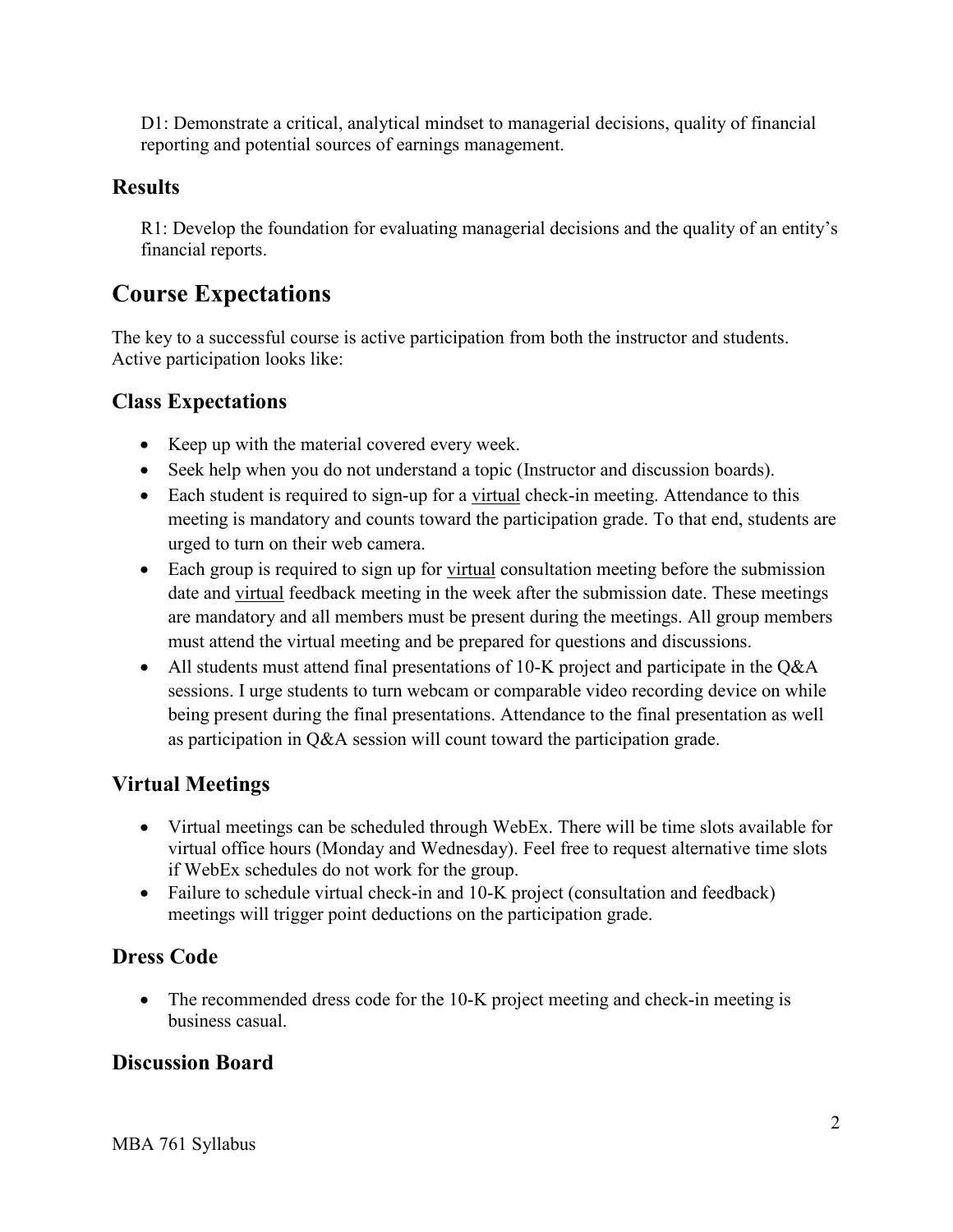- assignments will be graded as a course participation. • Discussion assignments must be completed by the assignment due date and time. These
- Grading rubric will be posted per each assignment on Canvas.
- Reading the responses on the discussion board.
- Responding to your classmates via the discussion board.
- My role as the instructor is to moderate the discussion and provide guidance on the topic.
- Responses can be submitted in the form of a text, a video, a link to an online resource, a picture or any other medium you might deem appropriate. Try to use a variety of media to enrich the content and expand your technological knowledge.

#### **10-K Project**

- Project guidelines will be posted in the module section, where they can be downloaded from, completed, and submitted.
- Be sure to pay close attention to deadlines (date and time), as late work is not accepted under any circumstances.
- Submit the deliverables on time.
- Due dates time zone is Pacific Standard Time.

#### **Assignments**

- All assignments are to be submitted electronically in Canvas.
- Assignments are posted in the assignments section, where they can be downloaded from, completed, and submitted.
- Review the posted assignments ahead of time to be sure you understand the requirements.
- Be sure to pay close attention to deadlines (date and time), as late work is not accepted without a serious reason and instructor approval.
- Submit the assignments on time.
- Due dates time zone is Pacific Standard time.

#### **Practice Quizzes**

 • I strongly suggest that you take the practice quiz to check whether you have a good understanding of the module you just watched. If you keep having questions about the module content, please seek for help (e.g., schedule an appointment with me).

#### **Classroom Conduct**

- Students have a responsibility to conduct themselves in class and in the libraries in ways that do not interfere with the rights of other students to learn, or of instructors to teach.
- classes (either audio only, or video and audio). The instructor may rescind permission at • Use of devices such as pagers and cellular phones, or potentially disruptive activities are only permitted with the prior explicit consent of the instructor Students are specifically prohibited to record classes without instructor authorization, including online/remote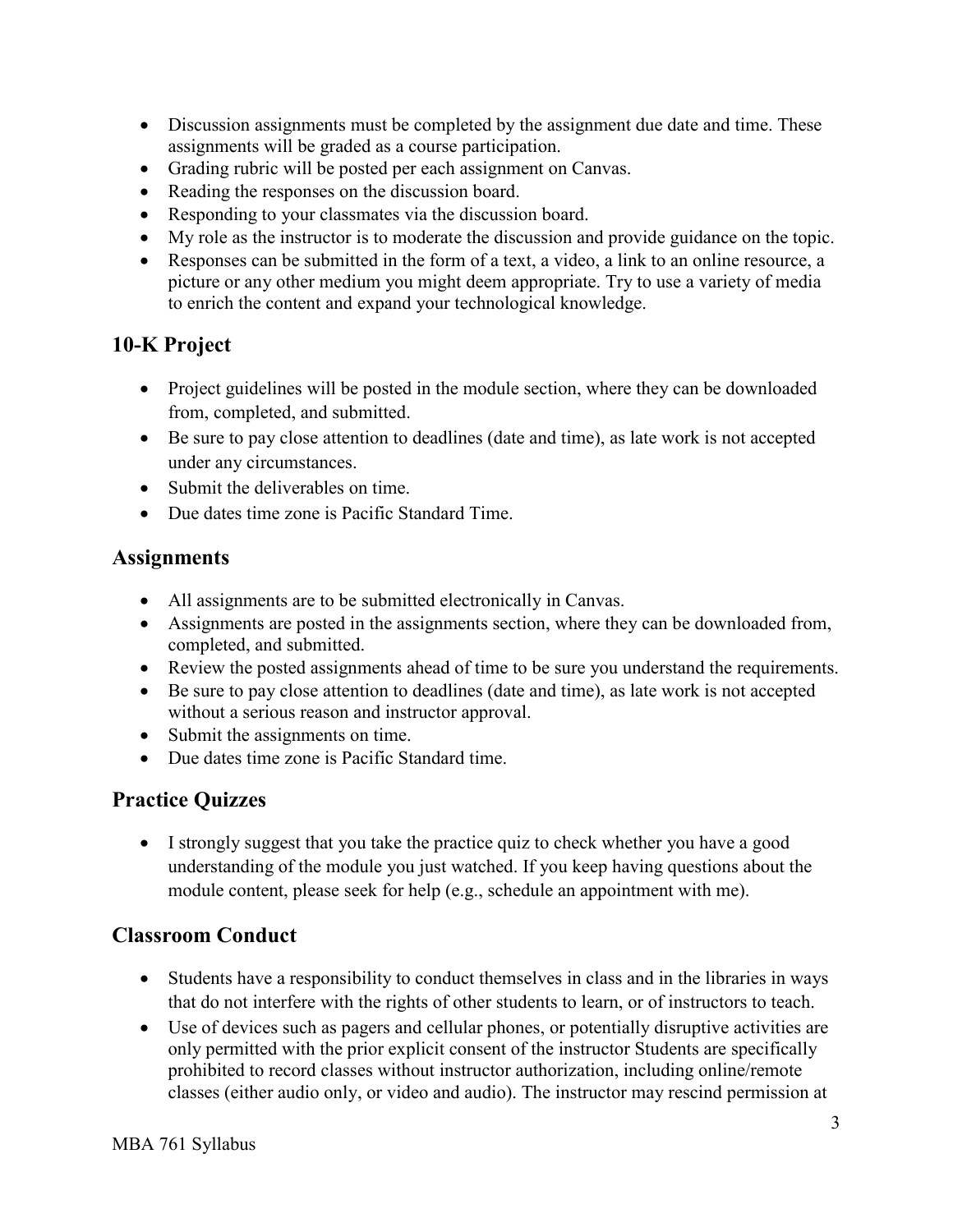any time during the class. If a student does not comply with established requirements or obstructs the functioning of the class, the instructor may initiate an administrative withdrawal of the student from the course.

#### **Etiquette**

Your instructor and fellow students wish to promote a safe learning environment. All opinions and experiences must be respected in the context of academic discourse. You are expected to comment, question, or critique and idea, but you must not attack an individual.

Guidelines of Etiquette (a set of rules for behaving appropriately in-class):

- Compose your responses in a positive, supportive, and constructive manner.
- Do not dominate the discussion.
- Give other students the opportunity to join the discussion.
- Do not use offensive language.
- Present ideas appropriately.
- Avoid using slang language.
- Share tips with fellow students.
- Keep an open mind and be willing to express even your minority opinion. Minority opinions must be respected.
- Do not hesitate to ask for feedback.
- Think and edit before you push the send button.
- Do not hesitate to ask for feedback.

## **Required Text**

Easton, Halsey & McAnally. Financial & Managerial Accounting for MBAs. 6<sup>th</sup> edition. Cambridge Business Publishers. ISBN 978-1-61853-359-3

#### **Important Websites**

https://www.sec.gov/edgar/searchedgar/companysearch.html<br>Simple research checks: SEC Edgar:

[www.seekingalpha.com](http://www.seekingalpha.com/) 

Environment, Social and Gov. Index: l, [Environment, Social and Gov. Inde](https://www.msci.com/what-is-esg)x:<br>https://www.msci.com/what-is-esg<br>CSI market:

<https://csimarket.com/>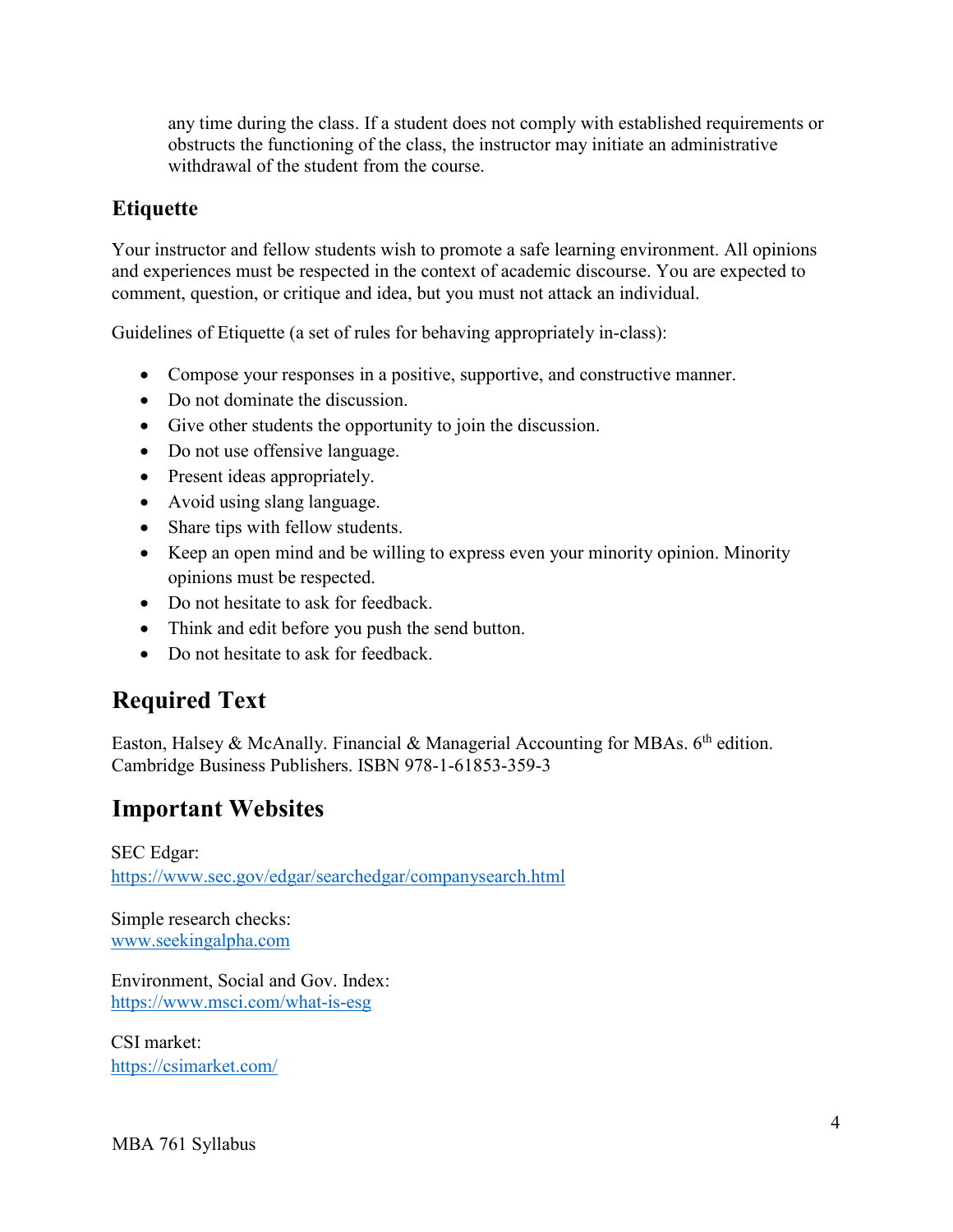# **Equipment Needed**

 The use of a standard financial calculator is strongly encouraged, except for a graphing calculator or a calculator that stores information on any test or exam (this includes cell phone calculators).

# **Technology Needed**

 presentation, will be handled virtually. As such, you will need to have: This course will be delivered in a hybrid setting. Although some classes will be taught on campus, all homework and discussion board assignments, 10-K project deliverables and practice quizzes will be submitted electronically. Also, 10-K project meetings, except the final

- A computer/laptop/tablet
- A webcam or comparable video recording device (i.e. your camera phone)
- A web browser that is up-to-date
- Canvas requires the following browser components:
	- Flash is required for media recording, streaming, viewing, and uploading.
	- The Java plug-in is required for several features in Canvas.
	- Adobe Acrobat Reader is required to view documents in your browser.

## **Course Website**

The course web site is located in Canvas. Canvas is used to post class materials (including the syllabus), assignments, grades, and any announcements that need to be made outside of class. Changes to this syllabus will be included in a revised syllabus and an up-to-date copy will be posted in Canvas.

## **myBusinessCourse (mBC)**

There will be 14 homework (HW) assignments. mBC is an on-line homework program designed to complete homework problems and get an immediate feedback. There will be 3 attempts students can work on each HW assignment.

At each attempt, students will be able to check their work during their attempt (unlimited amount of time) and will receive the correct/incorrect check marks and grade each time they utilize the "Check" feature. Resources such as the eBook and the ability to print are available while completing each HW assignment.

## **Evaluation Methods**

 exam schedule/date unless there is a medical or family emergency. Medical and family There will be three exams, inclusive of the final exam. No make-up exams are allowed after the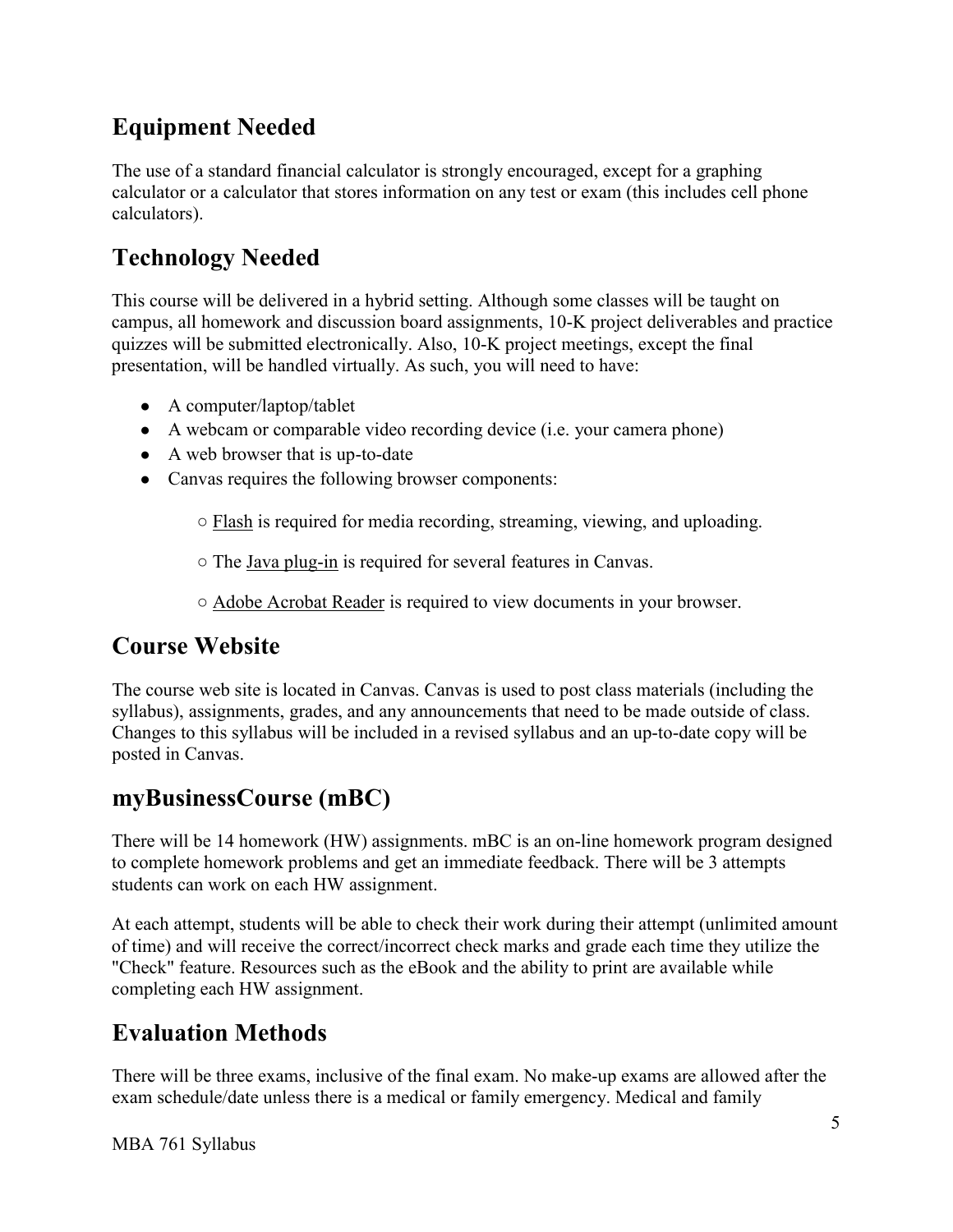reason. If a reason for missing an exam is not considered valid, the student will receive a zero on emergencies are the only valid reasons that will be accepted for missing an exam. Medical or family emergency reason must be supported with an original documentation (e.g., an original, signed note from a licensed physician and not a copy). It is important for students to provide this documentation as soon as possible via emails. No more than one exam will be excused for any the exam. If extenuating circumstances prevent a student from taking an exam at the specified time, he or she must make arrangements with me at least several days prior to the date of the exam. In such circumstances, I reserve the right to impose up to a 20% penalty for such special arrangements. Students have seven days to request for a grade revision. After seven days, exam scores are final and will not be adjusted.

# **10-K Project**

 on the same company as the one chosen by their peers. Each team will have to locate a contact Teams of 3-4 students will follow a publicly traded company. A list of 12 publicly traded companies will be posted on Canvas and one person per team will inform me of their preferred choice (via email). Each team will choose one firm from the list. Other teams cannot be working person within the company at a manager level or higher, someone who is willing to address student team questions, meeting with and answering team questions at least once a month during the semester. Ideally, this person will attend (virtually) the final team presentation and provide feedback regarding their interactions with the team. In order to complete the assignments properly, names of the team members, the company, and the associated contact must be identified and submitted on Canvas as noted in the Schedule below.

### **Attendance Policy**

Grades on course participations will consist of discussion board assignments and virtual meetings for the 10-K project deliverables.

Each student is required to sign-up for a check-in meeting. Attendance to this meeting is mandatory and counts toward the participation grade. Window time for check-in meetings are available on the course schedule.

Each group is required to sign up for consultation meeting before the submission date and feedback meeting in the week after the submission date. These meetings are mandatory. All group mem**b**ers must attend the virtual meeting and be prepared for questions and discussions.

 office hours (Tuesday and Thursday). Feel free to request alternative time slots if WebEx Virtual meetings can be scheduled through WebEx. There will be time slots available for virtual schedules do not work for the group.

All students must attend final presentations of the 10-K project. I urge students to turn webcam or comparable video recording device on and participate in the Q&A sessions if presentations are held virtually. Attendance to the final presentation as well as participation in Q&A session will count toward the 10-K project grade.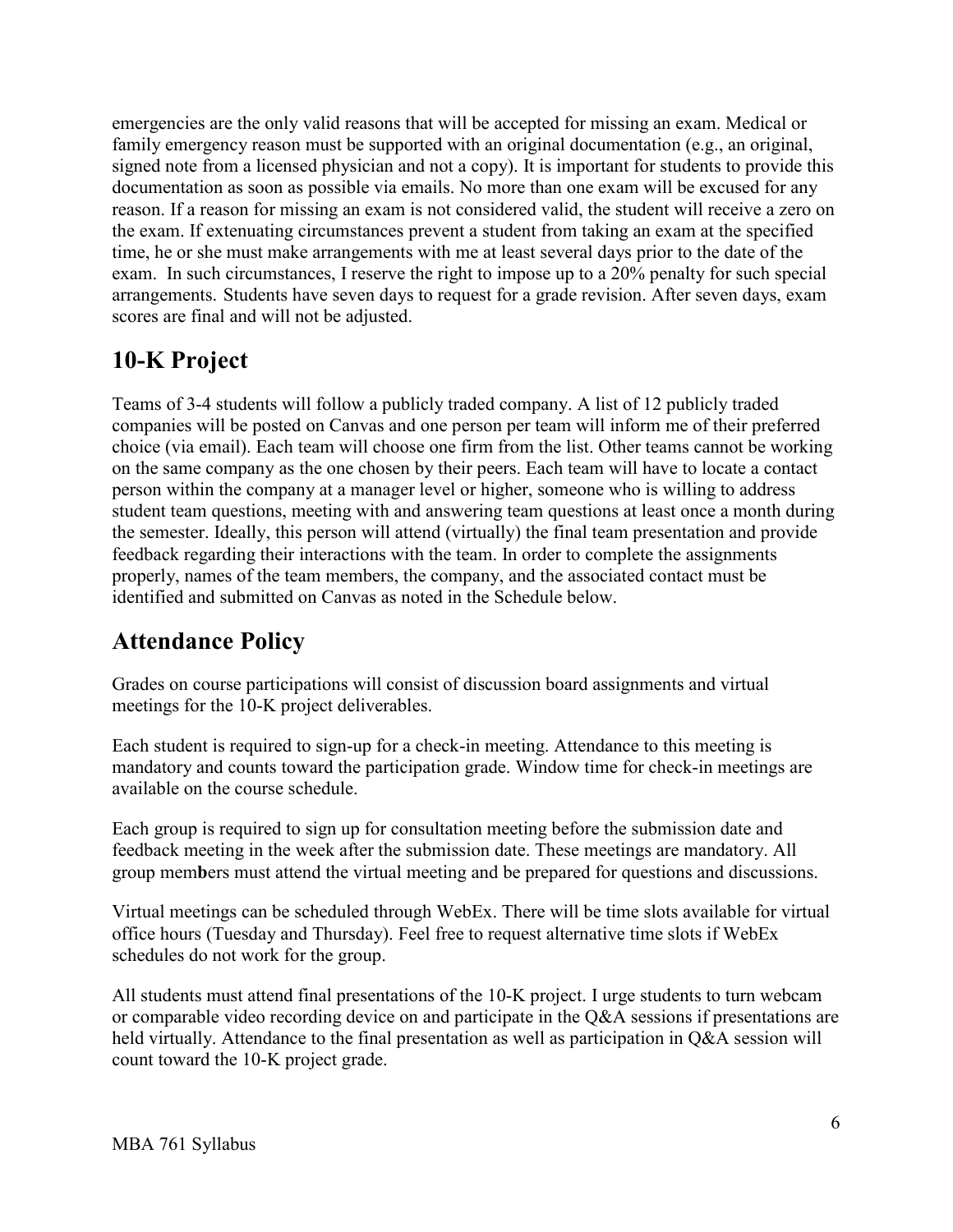## **Grading Scale**

 A: 93 – 100 A-: 90 – 92.9 B+: 87 – 89.9 B: 84 – 86.9 B-:  $80 - 83.9$  C+: 77 – 79.9  $C: 74 - 76.9$ C-:  $70 - 73.9$ D+:  $67 - 69.9$ D:  $64 - 66.9$ D-:  $60 - 63.9$  $F: 00 - 59.9$ 

## **Grade Appeals**

If a student does not agree with his/her grades on either quizzes or any other assignments, he/she can discuss with me within one week of period after the grades are disclosed. For example, if a student reviews a quiz on September  $1<sup>st</sup>$ , the student can appeal his grade until September  $7<sup>th</sup>$ . Otherwise, his/her quiz grade will not be modified.

instructor's decision, the student may notify the Faculty Senate Office of the desire to file a grade After final grades have been filed with the registrar, a grade in a graduate course may be changed only by the course instructor or by action of the Faculty Senate Academic Standards Committee. Grade appeals must be directed first to the instructor. If the student is not satisfied with the grievance petition. For complete and detailed information on grade appeal, use the following link:

<https://www.unlv.edu/sites/default/files/24/Grade-Grievance-Form.pdf>

## **Grading, Incomplete Grades**

 students receiving "I" grades in 500-, 600-, or 700-level courses have up to one calendar year to within the period indicated, a grade of "F" will be recorded, and the student's GPA will be The grade of "I" (Incomplete) may be granted when a student has satisfactorily completed threefourths of course work for that semester/session, but cannot complete the last part of the course for reasons beyond the student's control and acceptable to the instructor, and the instructor believes that the student can finish the course without repeating it. For undergraduate courses, the incomplete work must be made up before the end of the following regular semester. Graduate complete the work, at the discretion of the instructor. If course requirements are not completed adjusted accordingly. Students who are fulfilling an Incomplete grade do not register for the course, but make individual arrangements to complete all course requirements with the instructor who assigned the "I" grade.

# **Final Day to Withdraw**

MBA 761 Syllabus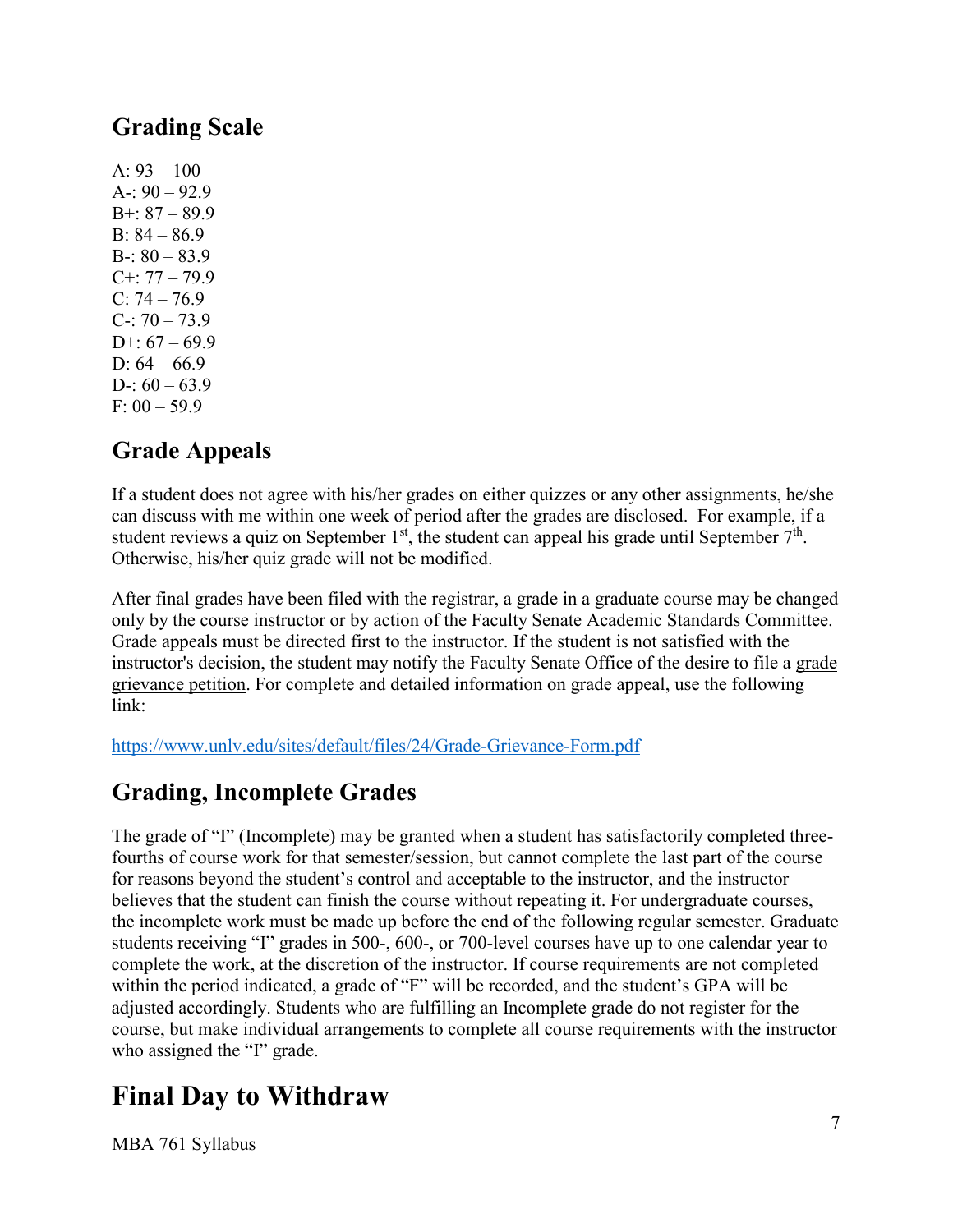Last day to completely withdraw from all classes and receive a 50 percent refund is February 25, 2022. Last day to audit or withdraw from classes without a refund (except for modular classes) is April 1, 2022.

# **Auditing Classes**

Auditing a course allows a student to continue attending the lectures and/or laboratories and discussion sessions associated with the course, but the student will not earn a grade for any component of the course. Students who audit a course will receive the same educational experience as students taking the course for a grade, but they will be excused from taking exams, participating in assessments, and other evaluative measures that serve the primary purpose of assigning a grade.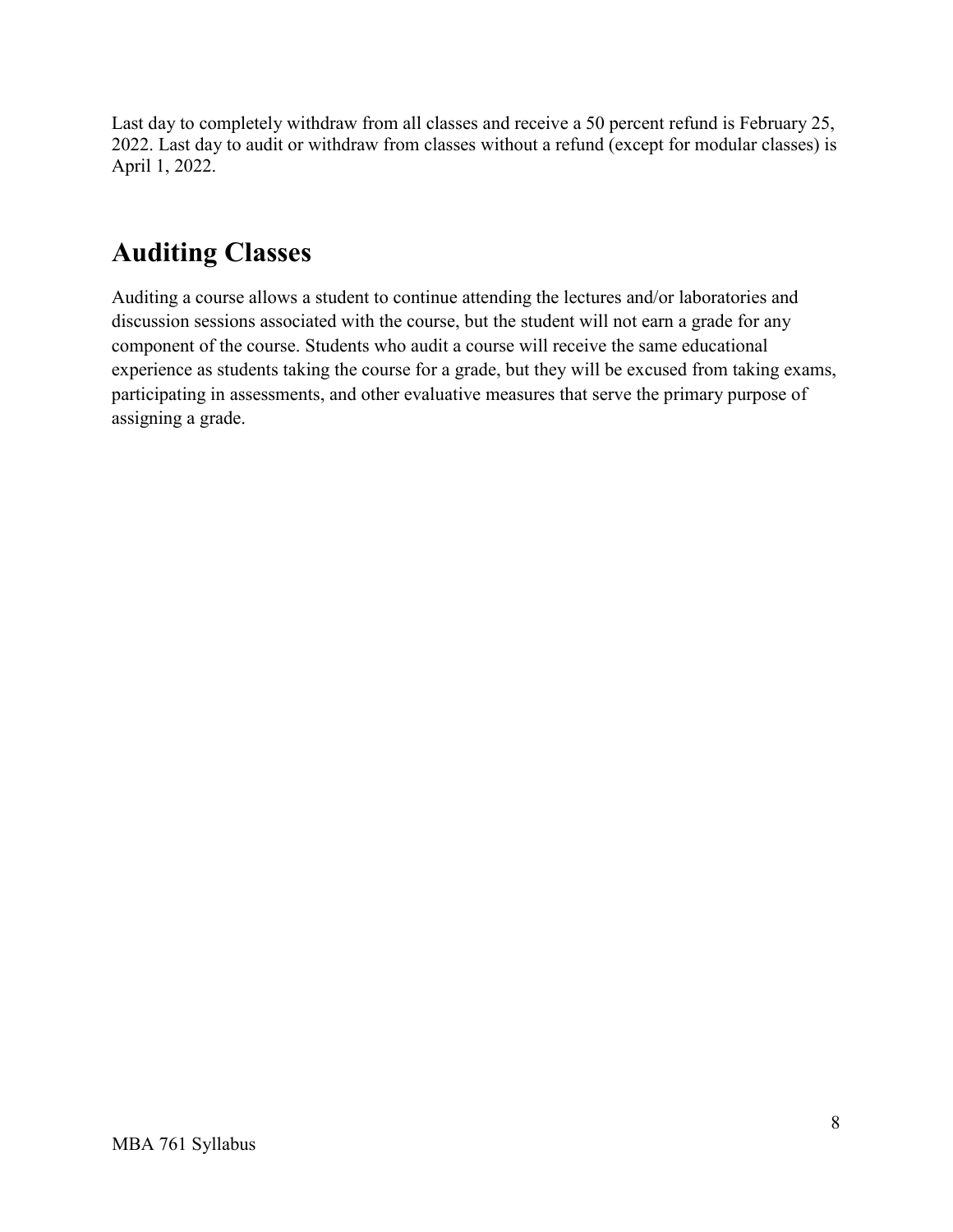# **UNLV Policies**

## **Public Health Directives**

directives are found at **Health Requirements for Returning to Campus**, Face coverings are mandatory for all faculty and students in the classroom. Students must follow all active UNLV public health directives while enrolled in this class. UNLV public health <https://www.unlv.edu/coronavirus/health-requirements>. Students who do not comply with these directives may be asked to leave the classroom. Refusal to follow the guidelines may result in further disciplinary action according to the [UNLV Student Conduct Code,](https://www.unlv.edu/sites/default/files/page_files/27/StudentConduct-Code.pdf) [https://www.unlv.edu/sites/default/files/page\\_files/27/StudentConduct-Code.pdf](https://www.unlv.edu/sites/default/files/page_files/27/StudentConduct-Code.pdf), including being administratively withdrawn from the course.

#### **Academic Misconduct**

Academic integrity is a legitimate concern for every member of the University community. We all share in upholding the fundamental values of honesty, trust, respect, fairness, responsibility, and professionalism. By choosing to join the UNLV community, students accept the expectations of the Student Academic Misconduct Policy, and are encouraged to always take the ethical path whenever faced with choices. Students enrolling at UNLV assume the obligation to conduct themselves in a manner compatible with UNLV's educational mission. An example of academic misconduct is plagiarism. Plagiarism is using the words or ideas of another person, from the Internet or any other source without proper citation of the source(s). See the [Student Conduct](https://www.unlv.edu/sites/default/files/page_files/27/StudentConduct-Code.pdf)  [Code,](https://www.unlv.edu/sites/default/files/page_files/27/StudentConduct-Code.pdf)<https://www.unlv.edu/studentconduct/student-conduct>.

### **Auditing a Course**

 discussion sessions associated with the course, but the student will not earn a grade for any other evaluative measures that serve the primary purpose of assigning a grade. Auditing a course allows a student to continue attending the lectures and/or laboratories and component of the course. Students who audit a course receive the same educational experience as students taking the course for a grade, but will be excused from exams, assessments, and

### **Classroom Conduct**

 video and audio). The instructor may rescind permission at any time during the class. If a student Students have a responsibility to conduct themselves in class and in the libraries in ways that do not interfere with the rights of other students to learn, or of instructors to teach. Use of devices such as cellular phones and pagers, or other potentially disruptive activities are only permitted with the prior explicit consent of the instructor. Students are specifically prohibited to record classes without instructor authorization, including online/remote classes (either audio only, or does not comply with established requirements or obstructs the functioning of the class, the instructor may initiate an administrative withdrawal of the student from the course.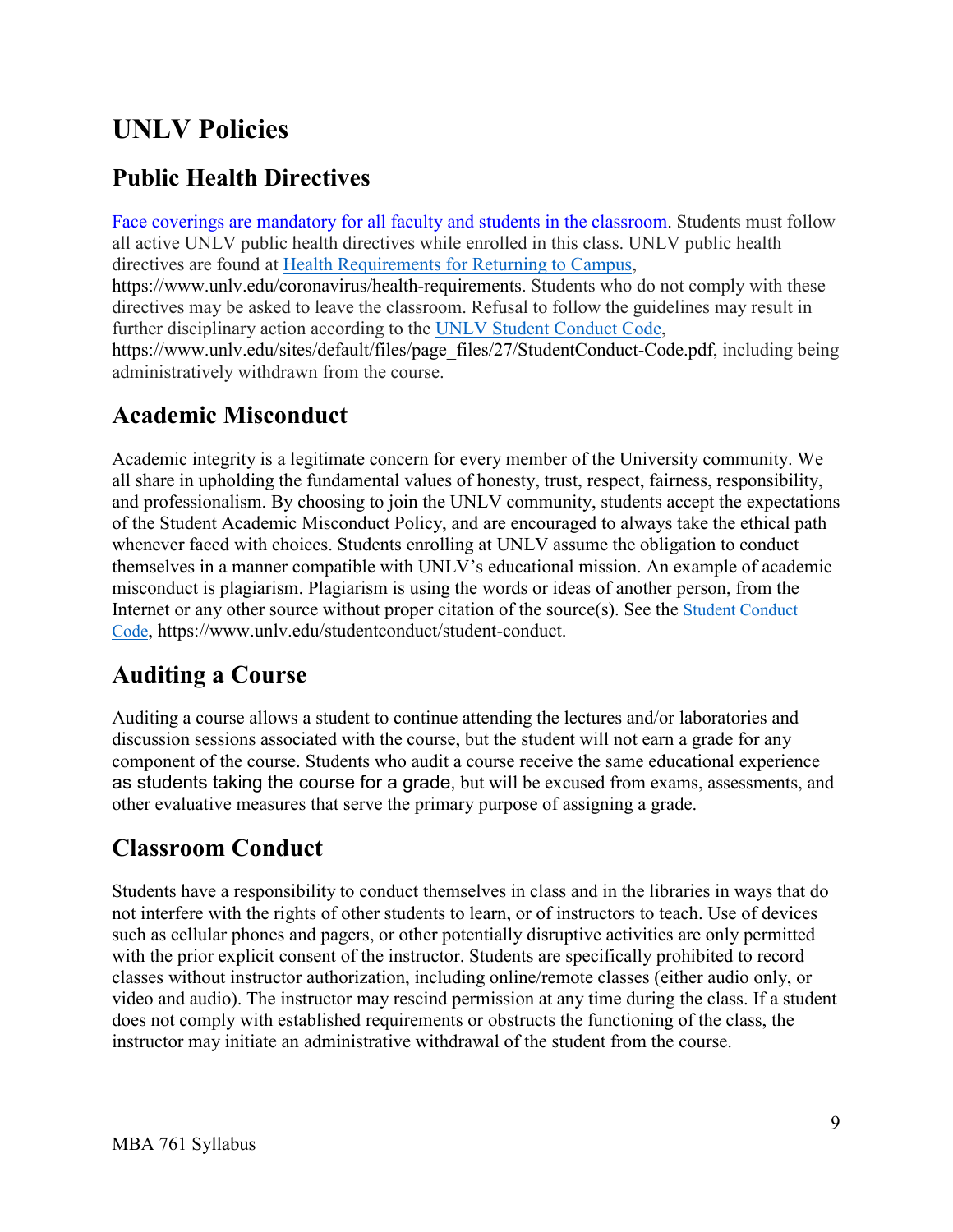Since the COVID-19 pandemic forced some instruction to be delivered remotely starting in Spring 2020, numerous students have asked instructors to record their synchronous classes, so that they can access them at their convenience. Instructors who agree to record their classes (audio only, or video and audio) should inform students in advance. Recorded lectures may not be broadly released to anyone, but made available exclusively to those students enrolled in the class during the particular academic term. Recorded lectures must be stored securely, and are subject to the Nevada System of Higher Education's Records Retention Policy, meaning that the recordings can only be deleted 120 days after the end of class (i.e., after grades are posted). Once this requirement is met, the recordings should be deleted. Class recordings are protected from disclosure, as they are deemed part of an educational record under the Family Educational Rights and Privacy Act (FERPA).

# **Copyright**

liability, as well as disciplinary action under University policies. Additional copyright policy The University requires all members of the University Community to familiarize themselves with, and to follow copyright and fair use requirements. You are individually and solely responsible for violations of copyright and fair use laws. The University will neither protect nor defend you, nor assume any responsibility for student or employee violations of fair use laws. Violations of copyright laws could subject you to federal and state civil penalties and criminal [information](http://www.unlv.edu/provost/copyright) is available at [https://www.unlv.edu/provost/copyright.](https://www.unlv.edu/provost/copyright)

# **Disability Resource Center (DRC)**

The **UNLV Disability Resource Center** (Student Services Complex, SSC-A, Room 143, [https://www.unlv.edu/drc,](https://www.unlv.edu/drc) telephone 702-895-0866) provides resources for students with disabilities. Students who believe that they may need academic accommodations due to a permanent disability, temporary or permanent medical need, or academic support due to pregnancy are encouraged to contact the DRC as early as possible in the academic term. A Disabilities Specialist will discuss what options may be available to you. Students who are already registered with the DRC should request their accommodations online each semester, and make an appointment to discuss their accommodations with their instructors.

# **Final Examinations**

The University requires that final exams given at the end of a course occur on the date and at the time specified in the Final Exam schedule. The Final Exam schedule is typically available at the start of the semester, and the classroom locations are available approximately one month before the end of the semester. See the [Final Exam Schedule,](https://www.unlv.edu/registrar/calendars) [https://www.unlv.edu/registrar/calendars.](https://www.unlv.edu/registrar/calendars)

# **Identity Verification in Online Courses**

All UNLV students must use their Campus-issued ACE ID and password to log in to WebCampus-Canvas.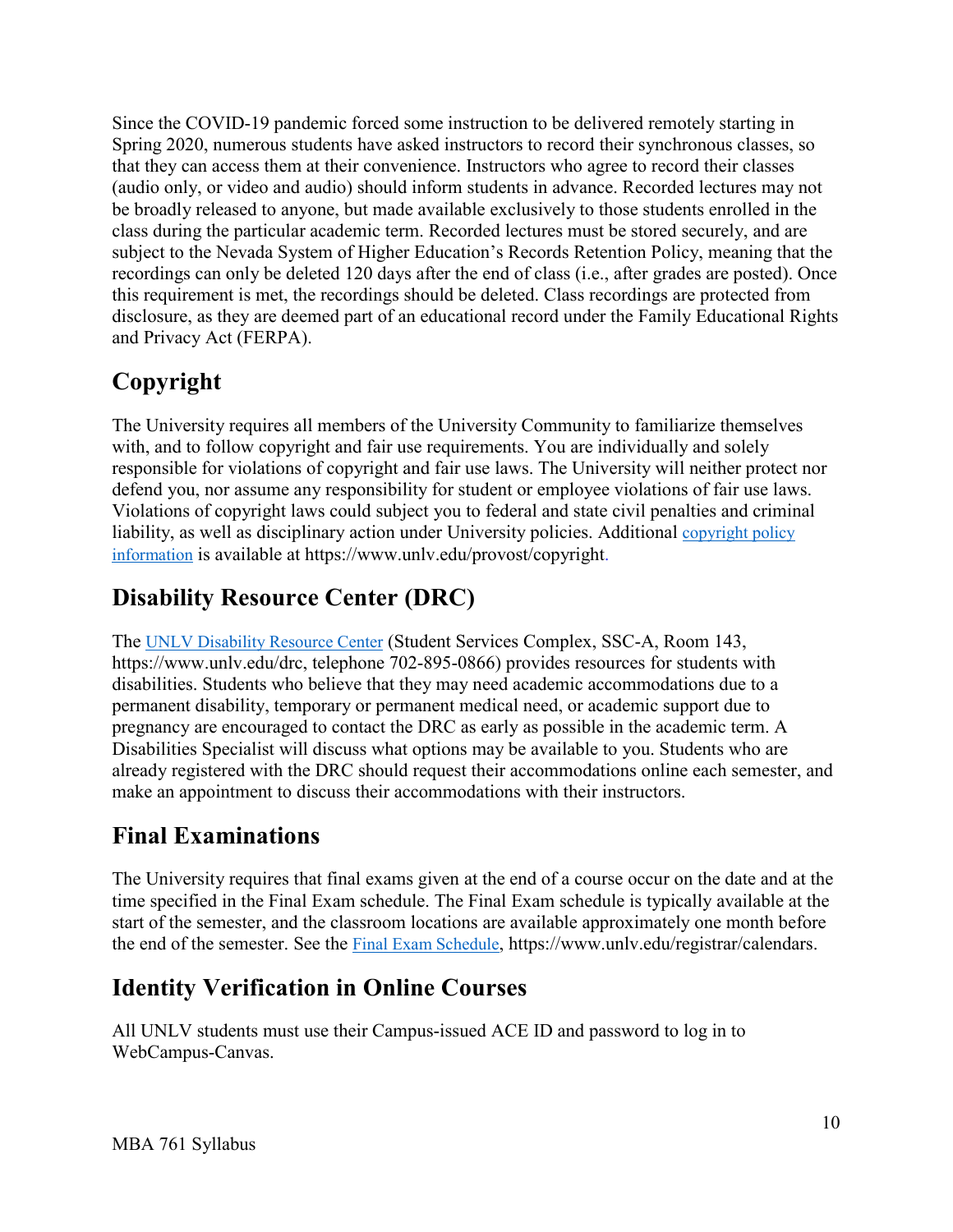Intentionally sharing ACE login credentials with another person may be considered an attempt to UNLV students enrolled in online or hybrid courses are expected to read and adhere to the [Student Academic Misconduct Policy,](https://www.unlv.edu/studentconduct/misconduct/policy) [https://www.unlv.edu/studentconduct/misconduct/policy,](https://www.unlv.edu/studentconduct/misconduct/policy) which states that "acting or attempting to act as a substitute for another, or using or attempting to use a substitute, in any academic evaluation or assignment" is a form of academic misconduct. use a substitute, and could result in investigation and sanctions, as outlined in the Student Academic Misconduct Policy.

UNLV students enrolled in online courses are also expected to read and adhere to the [Acceptable](https://www.it.unlv.edu/policies/acceptable-use-computing-and-information-technology-resources-policy)  [Use of Computing and Information Technology Resources Policy,](https://www.it.unlv.edu/policies/acceptable-use-computing-and-information-technology-resources-policy) <https://www.it.unlv.edu/policies/acceptable-use-computing-and-information-technology>resources-policy, which prohibits sharing university accounts with other persons without authorization.

To the greatest extent possible, all graded assignments and assessments in UNLV online courses should be hosted in WebCampus-Canvas or another UNLV-managed platform that requires ACE login credentials for access.

# **Incomplete Grades**

 students receiving "I" grades in 500-, 600-, or 700-level courses have up to one calendar year to within the period indicated, a grade of "F" will be recorded, and the student's GPA will be course, but make individual arrangements with the instructor who assigned the "I" grade. The grade of "I" (Incomplete) may be granted when a student has satisfactorily completed threefourths of course work for that semester/session, but cannot complete the last part of the course for reason(s) beyond the student's control and acceptable to the instructor, and the instructor believes that the student can finish the course without repeating it. For undergraduate courses, the incomplete work must be made up before the end of the following regular semester. Graduate complete the work, at the discretion of the instructor. If course requirements are not completed adjusted accordingly. Students who are fulfilling an Incomplete grade do not register for the

## **Library Resources**

<https://guides.library.unlv.edu/appointments/librarian>. You can also [ask the library staff](http://ask.library.unlv.edu/) questions Librarians are available to consult with students on research needs, including developing research topics, finding information, and evaluating sources. To make an appointment with a subject expert for this class, please visit the [Libraries' Research Consultation](http://guides.library.unlv.edu/appointments/librarian) website, via chat and text message at<https://ask.library.unlv.edu>/.

# **Missed Classwork**

Any student missing class, quizzes, examinations, or any other class or laboratory work because of observance of religious holidays will be given an opportunity during that semester to make up the missed work. The make-up opportunity will apply to the religious holiday absence only. It is the responsibility of the student to notify the instructor within the first 14 calendar days of the course for Fall and Spring courses (except for modular courses), or within the first 7 calendar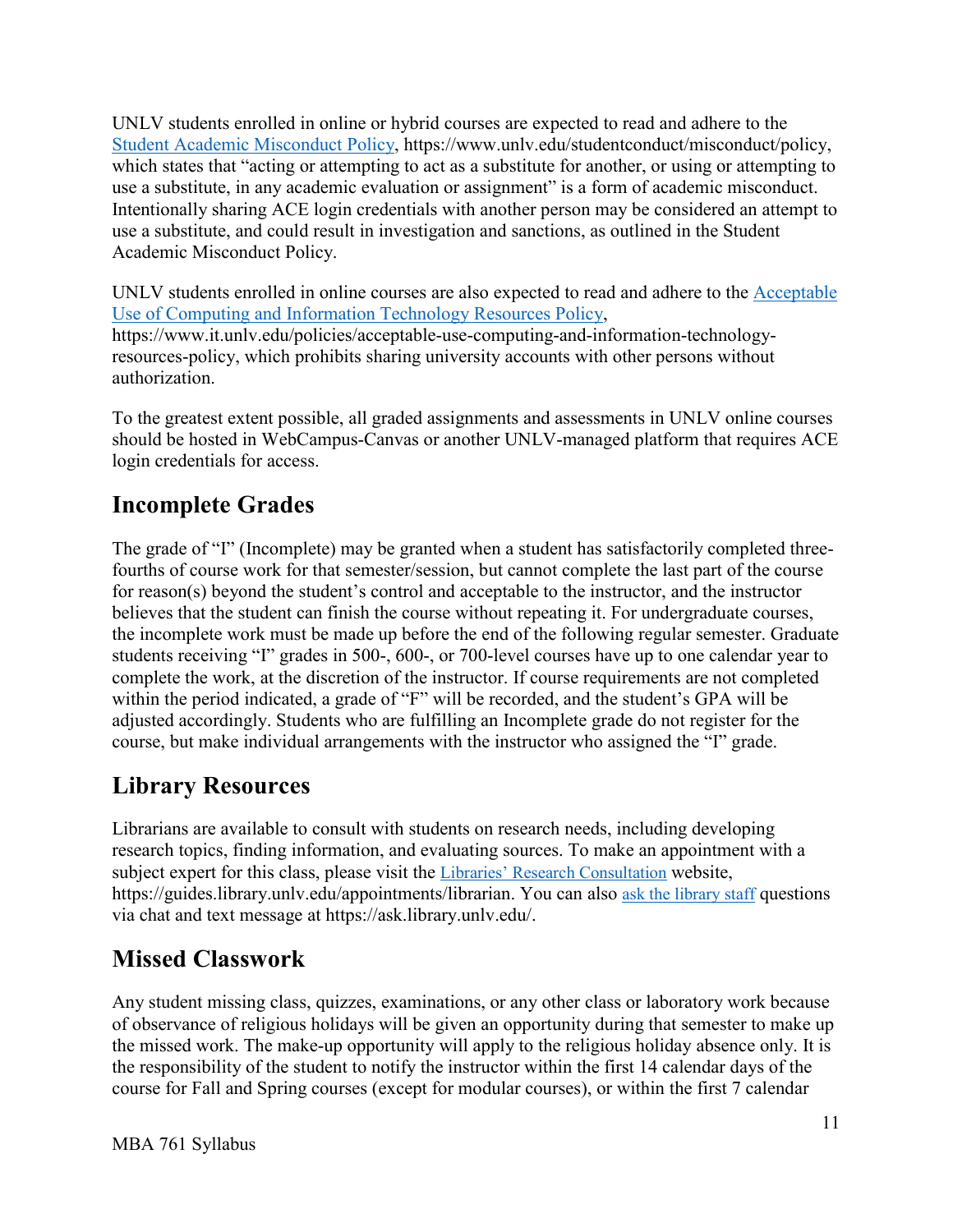[Academic Policies](https://catalog.unlv.edu/content.php?catoid=32&navoid=8271&hl=) webpage, days of the course for Summer and modular courses, of their intention to participate in religious holidays which do not fall on state holidays or periods of class recess. For additional information, please visit the Missed Classwork policy, under Registration Policies, on the

<https://catalog.unlv.edu/content.php?catoid=32&navoid=8271&hl>=.

In accordance with the policy approved by the Faculty Senate regarding missed class time and assignments, students who represent UNLV in any official extracurricular activity will also have the opportunity to make up assignments, provided that the student submits official written notification to the instructor no less than one week prior to the missed class(es).

 The spirit and intent of the policy for missed classwork is to offer fair and equitable assessment activities. Instructors should consider, for example, that in courses which offer a "Drop one" opportunities to all students, including those representing the University in extracurricular option for the lowest assignment, quiz, or exam, assigning the student a grade of zero for an excused absence for extracurricular activity is both contrary to the intent of the Faculty Senate's policy, and an infringement on the student's right to complete all work for the course.

 instructor and the student to agree to a reasonable resolution. When disagreements regarding this This policy will not apply in the event that completing the assignment or administering the examination at an alternate time would impose an undue hardship on the instructor or the University that could be reasonably avoided. There should be a good faith effort by both the policy arise, decisions can be appealed to the Department Chair/School Director, College/School Dean, and/or the Faculty Senate Academic Standards Committee.

 recruitment activities, competitive intercollegiate athletics, fine arts activities, liberal arts For purposes of definition, extracurricular activities may include, but are not limited to academic competitions, science and engineering competitions, and any other event or activity sanctioned by a College/School Dean, and/or by the Executive Vice President and Provost.

## **Rebelmail**

 Rebelmail is UNLV's official email system for students and by University policy, instructors and staff should only send emails to students' Rebelmail accounts. Rebelmail is one of the primary ways in which students receive official University communications, information about deadlines, major Campus events, and announcements. All UNLV students receive a Rebelmail account after they have been admitted to the University. Sending emails within WebCampus-Canvas is also acceptable.

# **Tutoring and Coaching**

 The Academic Success Center (ASC), at the Claude I. Howard Building, provides tutoring, academic success coaching, and other academic assistance for all UNLV undergraduate students. For information regarding tutoring subjects, tutoring times, and other ASC programs and services, please visit the [ASC website,](https://www.unlv.edu/asc) <https://www.unlv.edu/asc>, or call 702-895-3177. The ASC is located across from the Student Services Complex (SSC). Academic success coaching is located on the second floor of SSC A, Room 254. Drop-in tutoring is located on the second floor